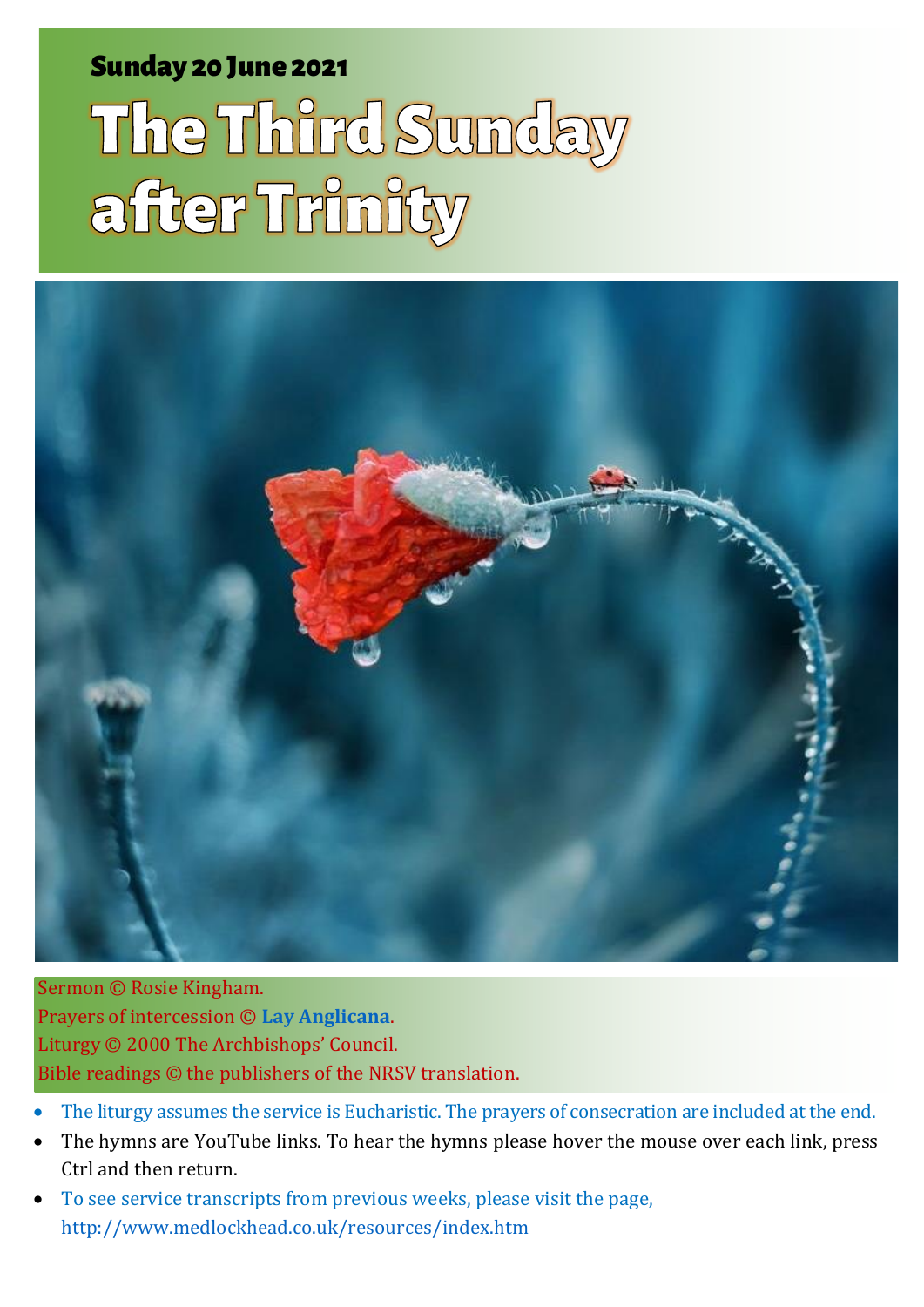#### **Introduction and welcome**

HYMN 1 **[Crown Him with many crowns](https://youtu.be/F8ti2-eoviU)** (click on this link to hear the hymn)

#### **The Welcome**

In the name of the Father, and of the Son, and of the Holy Spirit

All **Amen.**

The Lord be with you

All **And also with you.**

#### **The Preparation**

All **Almighty God,**

**to whom all hearts are open, all desires known, and from whom no secrets are hidden: cleanse the thoughts of our hearts by the inspiration of your Holy Spirit, that we may perfectly love you, and worthily magnify your holy name; through Christ our Lord. Amen.**

Our Lord Jesus Christ said:

The first commandment is this: 'Hear, O Israel, the Lord our God is the only Lord. You shall love the Lord your God with all your heart, with all your soul, with all your mind, and with all your strength.'

And the second is this: 'Love your neighbour as yourself.' There is no other commandment greater than these. On these two commandments hang all the law and the prophets.

#### All **Amen. Lord, have mercy.**

God so loved the world that he gave his only Son Jesus Christ to save us from our sins, to be our advocate in heaven, and to bring us to eternal life. Therefore, let us confess our sins in penitence and faith, firmly resolved to keep God's commandments and to live in love and peace with all.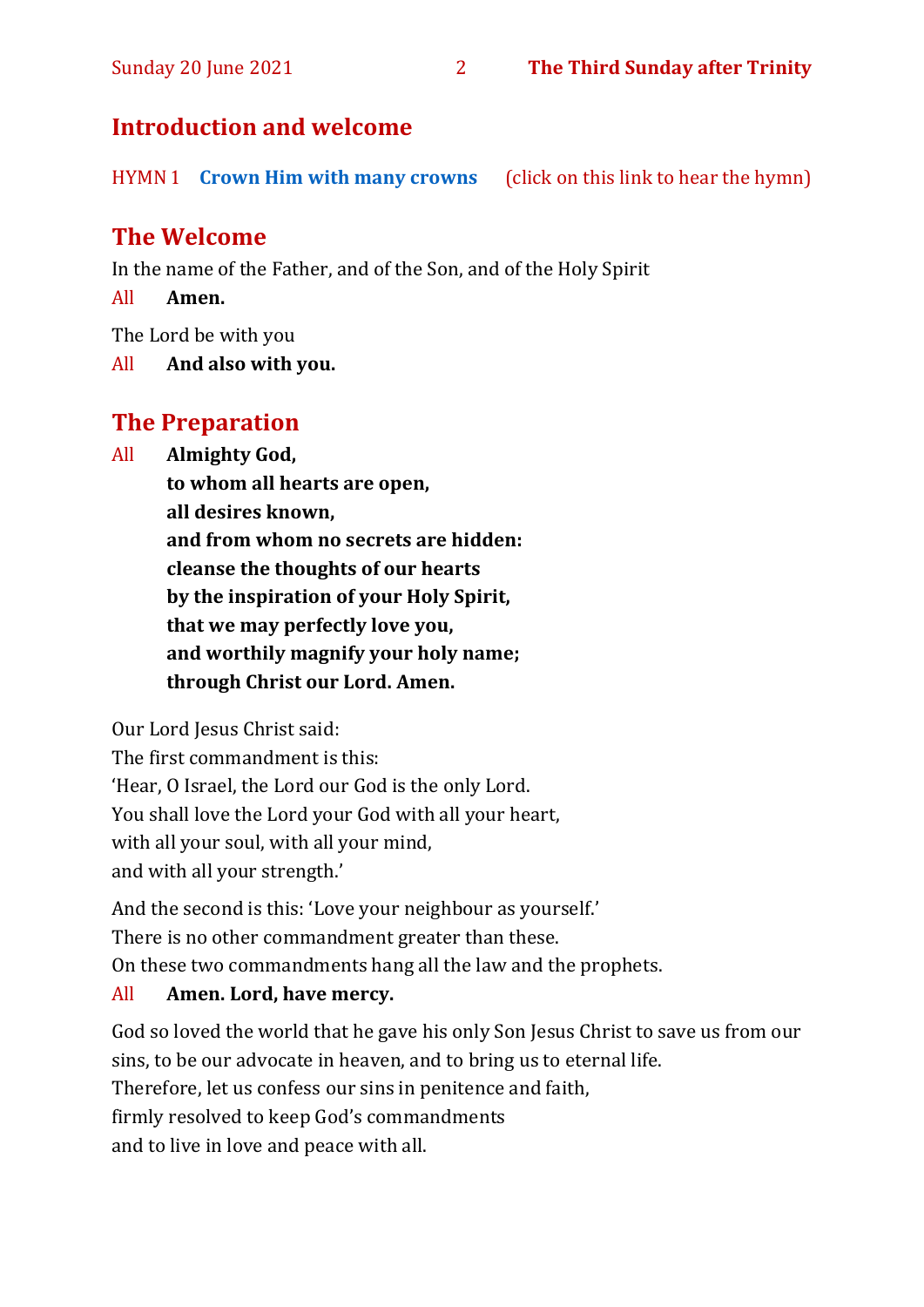All **Almighty God, our heavenly Father, we have sinned against you and against our neighbour in thought and word and deed, through negligence, through weakness, through our own deliberate fault. We are truly sorry and repent of all our sins. For the sake of your Son Jesus Christ, who died for us, forgive us all that is past and grant that we may serve you in newness of life to the glory of your name. Amen.**

Almighty God,

who forgives all who truly repent, have mercy upon you, pardon and deliver you from all your sins, confirm and strengthen you in all goodness, and keep you in life eternal; through Jesus Christ our Lord. All **Amen.**

#### **The Gloria**

This Gloria is sung to the tune of 'Cwm Rhondda'. Click **[here](about:blank)** for the tune.

All **Glory be to God in Heaven, Songs of joy and peace we bring, Thankful hearts and voices raising, To creation's Lord we sing. Lord we thank you, Lord we praise you, Glory be to God our King: Glory be to God our King. Lamb of God, who on our shoulders, Bore the load of this world's sin; Only Son of God the Father, You have brought us peace within.**

**Lord, have mercy, Christ have mercy,**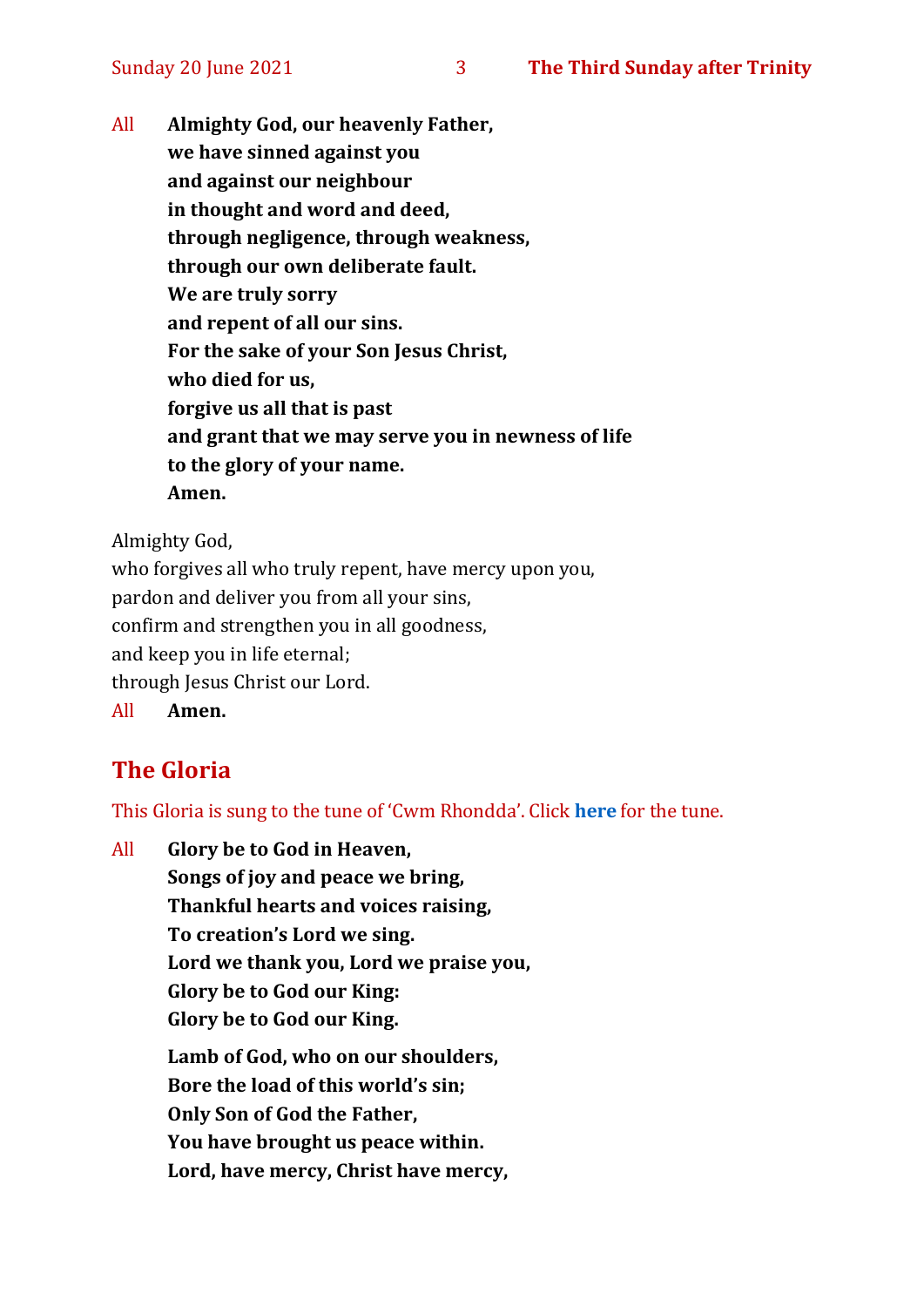**Now your glorious reign begin: Now your glorious reign begin.**

**You O Son of God are Holy, You we praise with one accord. None in heav'n or earth is like you, Only you are Christ the Lord. With the Father and the Spirit, Ever worshipped and adored: Ever worshipped and adored.**

#### **The Collect for the Third Sunday after Trinity**

God our saviour, look on this wounded world in pity and in power; hold us fast to your promises of peace won for us by your Son, our Saviour Jesus Christ.

All **Amen.**

#### **First reading**

A reading from the First Book of Kings

David said to Saul, 'Let no one's heart fail because of him; your servant will go and fight with this Philistine.' Saul said to David, 'You are not able to go against this Philistine to fight with him; for you are just a boy, and he has been a warrior from his youth.' But David said to Saul, 'Your servant used to keep sheep for his father; and whenever a lion or a bear came, and took a lamb from the flock, I went after it and struck it down, rescuing the lamb from its mouth; and if it turned against me, I would catch it by the jaw, strike it down, and kill it. Your servant has killed both lions and bears; and this uncircumcised Philistine shall be like one of them, since he has defied the armies of the living God.' David said, 'The Lord, who saved me from the paw of the lion and from the paw of the bear, will save me from the hand of this Philistine.' So Saul said to David, 'Go, and may the Lord be with you!' Saul clothed David with his armour; he put a bronze helmet on his head and clothed him with a coat of mail. David strapped Saul's sword over the armour, and he tried in vain to walk, for he was not used to them. Then David said to Saul, 'I cannot walk with these; for I am not used to them.' So David removed them.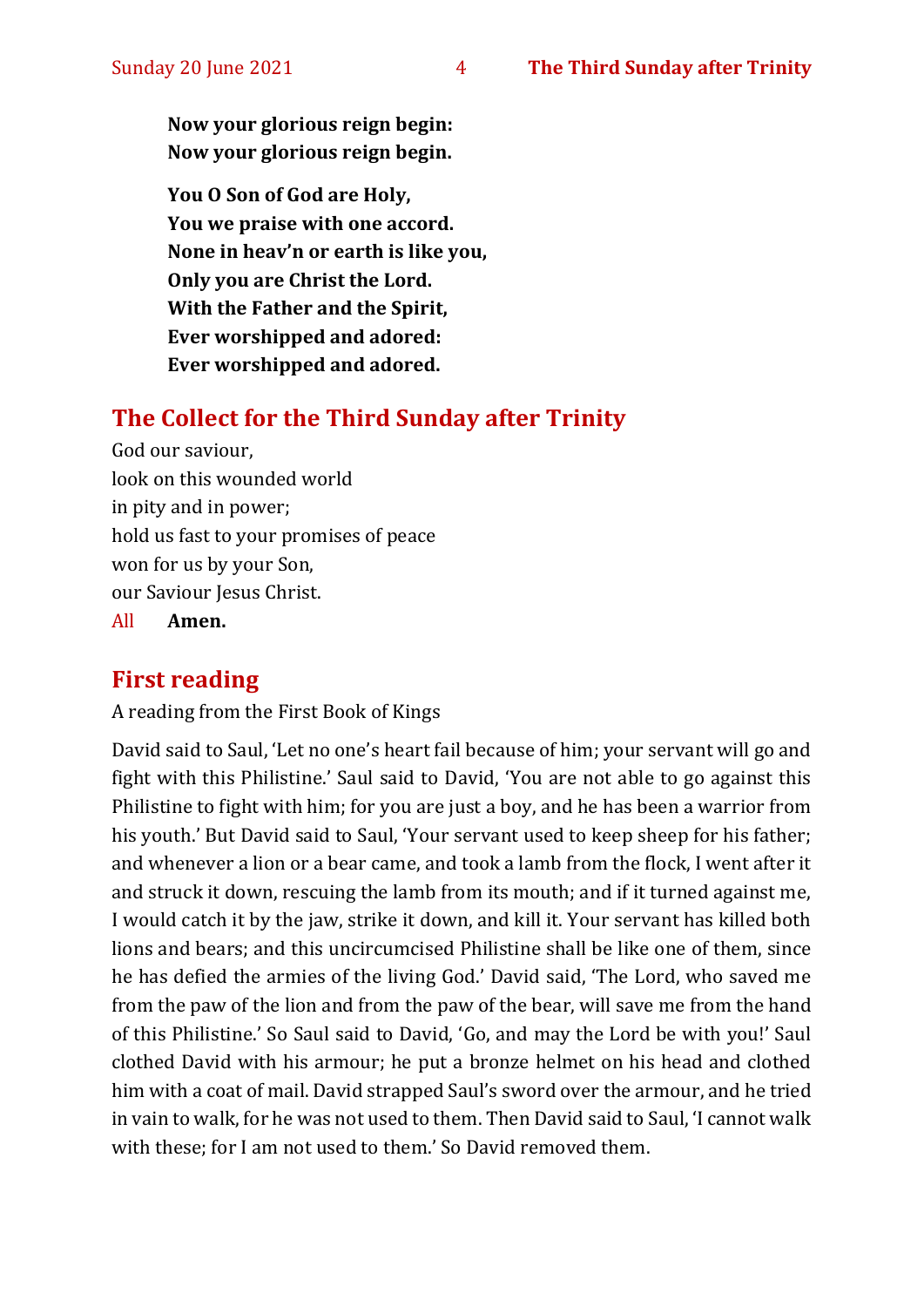Then he took his staff in his hand, and chose five smooth stones from the wadi, and put them in his shepherd's bag, in the pouch; his sling was in his hand, and he drew near to the Philistine. The Philistine came on and drew near to David, with his shield-bearer in front of him. When the Philistine looked and saw David, he disdained him, for he was only a youth, ruddy and handsome in appearance. The Philistine said to David, 'Am I a dog, that you come to me with sticks?' And the Philistine cursed David by his gods. The Philistine said to David, 'Come to me, and I will give your flesh to the birds of the air and to the wild animals of the field.' But David said to the Philistine, 'You come to me with sword and spear and javelin; but I come to you in the name of the Lord of hosts, the God of the armies of Israel, whom you have defied. This very day the Lord will deliver you into my hand, and I will strike you down and cut off your head; and I will give the dead bodies of the Philistine army this very day to the birds of the air and to the wild animals of the earth, so that all the earth may know that there is a God in Israel, and that all this assembly may know that the Lord does not save by sword and spear; for the battle is the Lord's and he will give you into our hand.'

When the Philistine drew nearer to meet David, David ran quickly toward the battle line to meet the Philistine. David put his hand in his bag, took out a stone, slung it, and struck the Philistine on his forehead; the stone sank into his forehead, and he fell face down on the ground. *1 Samuel 17:32–49*

This is the Word of the Lord

All **Thanks be to God.**

#### **Second reading**

A reading from St Paul's Second Letter to the Corinthians

As we work together with him, we urge you also not to accept the grace of God in vain. For he says, 'At an acceptable time I have listened to you, and on a day of salvation I have helped you.' See, now is the acceptable time; see, now is the day of salvation! We are putting no obstacle in anyone's way, so that no fault may be found with our ministry, but as servants of God we have commended ourselves in every way: through great endurance, in afflictions, hardships, calamities, beatings, imprisonments, riots, labours, sleepless nights, hunger; by purity, knowledge, patience, kindness, holiness of spirit, genuine love, truthful speech, and the power of God; with the weapons of righteousness for the right hand and for the left; in honor and dishonor, in ill repute and good repute. We are treated as impostors, and yet are true; as unknown, and yet are well known; as dying, and see—we are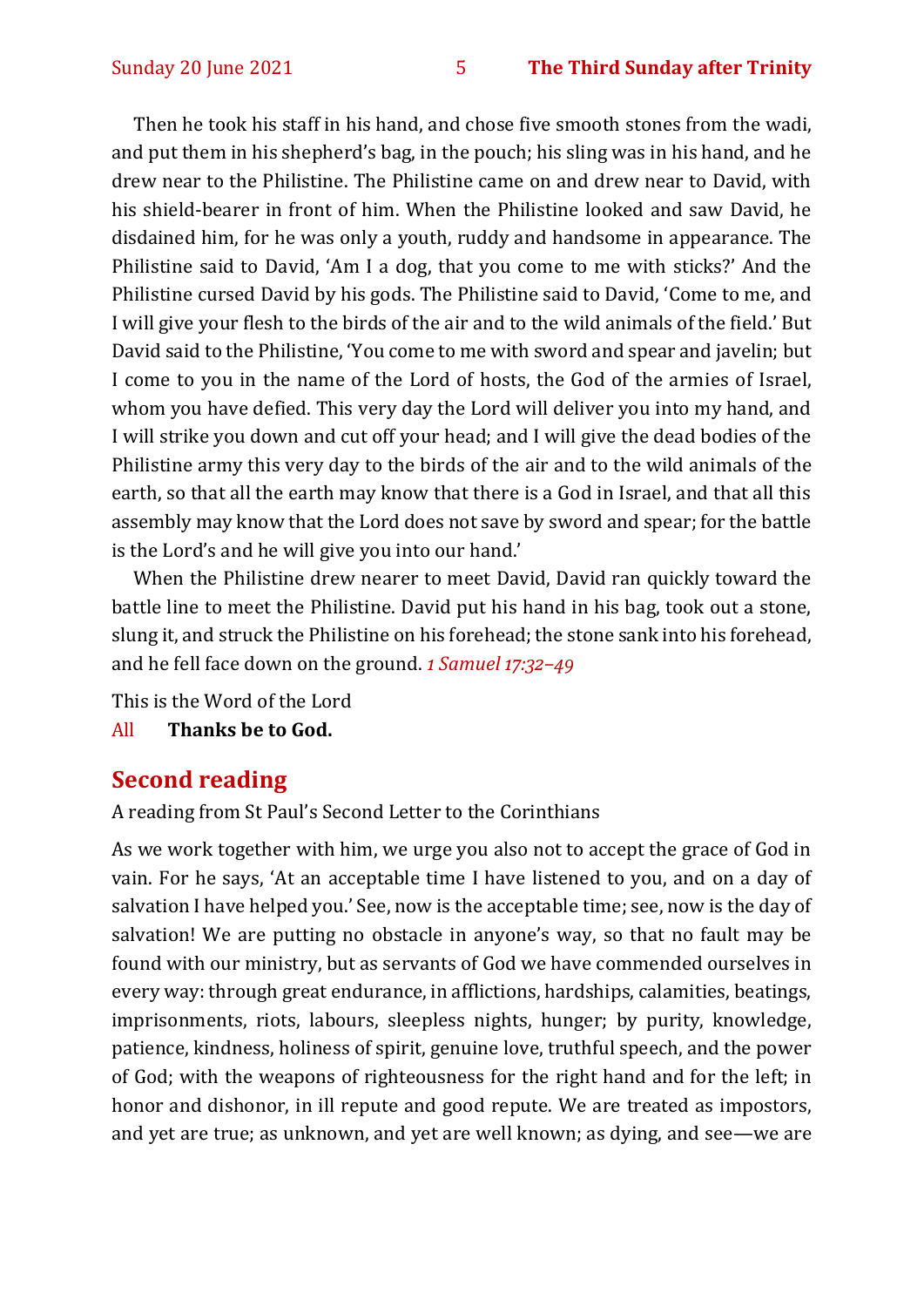alive; as punished, and yet not killed; as sorrowful, yet always rejoicing; as poor, yet making many rich; as having nothing, and yet possessing everything.

We have spoken frankly to you Corinthians; our heart is wide open to you. There is no restriction in our affections, but only in yours. In return—I speak as to children—open wide your hearts also. *2 Corinthians 6:1–13*

This is the Word of the Lord

All **Thanks be to God.**

HYMN 2 **[Do not be afraid](https://www.youtube.com/watch?v=v2rO0LhSWJ0)** (please click on this link to hear the hymn)

#### **Gospel reading**

Hear the Gospel of our Lord Jesus Christ according to Luke

#### All **Glory to you O Lord.**

When evening had come, Jesus said to the disciples, 'Let us go across to the other side.' And leaving the crowd behind, they took him with them in the boat, just as he was. Other boats were with him. A great windstorm arose, and the waves beat into the boat, so that the boat was already being swamped. But he was in the stern, asleep on the cushion; and they woke him up and said to him, 'Teacher, do you not care that we are perishing?' He woke up and rebuked the wind, and said to the sea, 'Peace! Be still!' Then the wind ceased, and there was a dead calm. He said to them, 'Why are you afraid? Have you still no faith?' And they were filled with great awe and said to one another, 'Who then is this, that even the wind and the sea obey him?' *Mark 4:35–41*

This is the Gospel of the Lord

#### All **Praise to you O Christ.**

#### **Sermon**

Today's Old Testament reading is one of those that I find a little troubling. The Old Testament is often bloodthirsty, full of death and conflict, and revenge on those who do not believe in God. And here we have David and Goliath each saying they are going to cut off the other one's head and feed them to the beasts. Ugh. However, if we think about it rather than treating as just another gory Old Testament tale, we can see that something wonderful is happening. Goliath has been defying God, and is a huge warrior and heavily armed, and David is a small, insignificant, unarmed shepherd, but still defeats Goliath with just his sling. Now, we think of slings as a bit Dennis the Menace, but in fact they were powerful weapons. Shepherds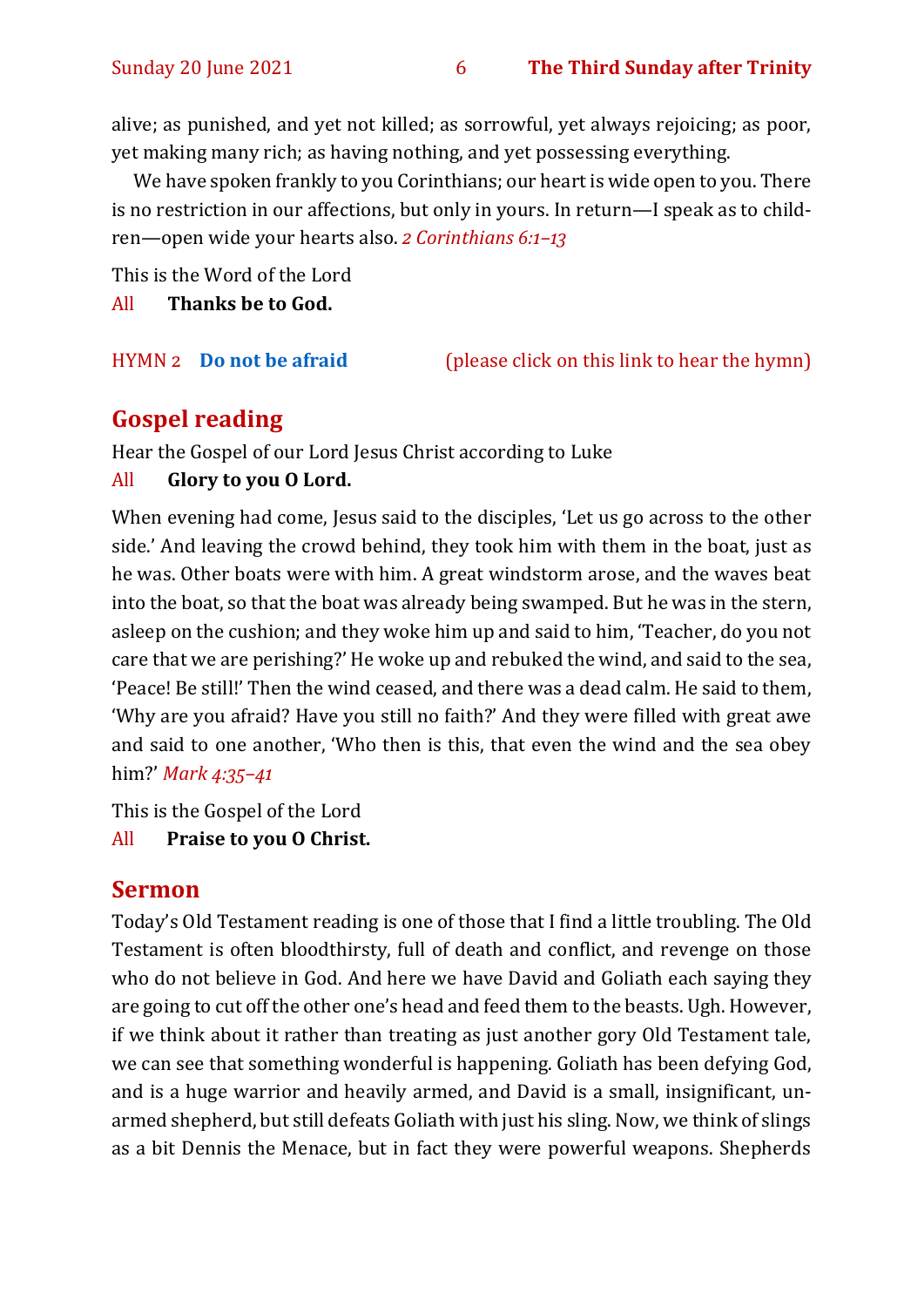had to fend off wolves and other predators to keep the sheep safe, so they had to be accurate and deadly. But it's not the sling that is the real secret weapon.

It's important to remember that the Bible is the story of the developing relationship between God and humankind, so every tale shows an aspect of this relationship. This passage, whether historically true or not, illustrates a fundamental truth about God, and tells of a secret weapon that David had, and that we and all Christian believers also have.

To find out a bit more about our secret weapon we need to look at the Gospel. We have a fierce storm on the Sea of Galilee, a sinking boat, frightened disciples, Jesus performing miracles and questioning the disciples' faith in Him. And this is something that we can relate to in our own lives.

Just as the storm tested the disciples, so do storms in our lives test us. And they can come upon us suddenly, like the one in the Gospel. One moment you are plodding along nicely and the next the bottom falls out of your world. One phone call and you find yourself in the middle of a nightmare. One doctor's visit or conversation and you are in a storm. That's life. St Paul also tells of the things that can beset us specifically as Christians: beatings, imprisonment, riots, being treated as impostors—so many storms! When a crisis comes into our life do we still think God is good or do we turn our back on Him for allowing it to happen? Storms in life can bring to the surface what's really inside us. Storms will reveal whether we live by fear, like the disciples, or by faith, like David. The way we react to God during a storm reveals the truth about ourselves, whether we want it to or not. Storms are opportunities to demonstrate your trust in God – when we are unarmed and facing the Goliath of poverty, bereavement, mental illness, how do we respond?

Our storms can cause us to doubt God. Jesus was sleeping at the back of the boat with his head on a cushion. The disciples woke him up, shouting, 'Teacher, don't you care that we're going to drown?' The sea is being shaken. The hurricane like winds are blowing the boat all directions, the waves are crashing over into the boat, the boat is filling up with water, the disciples (who are experienced fishermen and know the sea) are panicking, thinking they are about to die… and Jesus is sleeping on a cushion. The disciples asked the wrong question—they doubted Jesus, asking 'Don't you care?' rather than 'Lord, help us.'

Then we see the power of Jesus. The wind and the waves subside and the Sea of Galilee is calm again. Because of His love and compassion for His friends, the Good Shepherd miraculously saves them.

And it's this love, compassion and power that is our secret weapon. Wherever we are, whatever happens to us, Jesus is with us , defending us from the power of evil as David was defended from Goliath. And He still performs miracles today –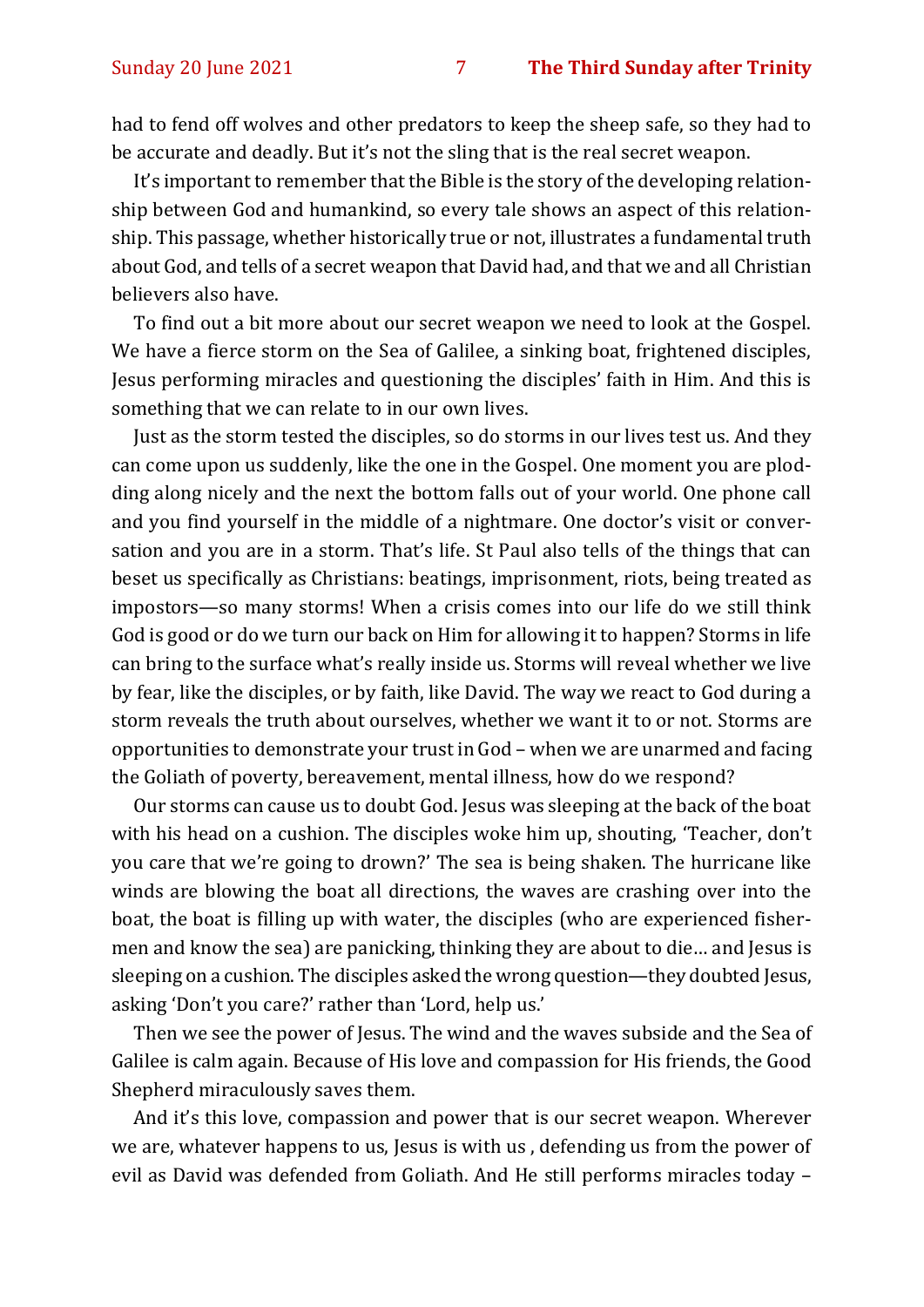every act of compassion, every time the Holy Spirit bears fruit, every time we overcome temptation – these are miracles. We live in the world, so anyone who thinks that belief in Jesus will insulate them from the bad things in life is in for a shock. He hasn't promised to calm every storm, but He has promised that He will never leave us and never forsake those who trust in Him. St Paul says 'we are treated … as sorrowful, yet always rejoicing, as poor, yet making many rich, as having nothing, yet possessing everything'. With Jesus as our secret weapon against evil, we can turn the accepted order of 'Might is Right' upside down, and show people a better way, led by and to our Good Shepherd. So let's pick up our slings, and go out and slay some giants!

#### **The Creed**

Do you believe and trust in God the Father, the source of all being and life, the one for whom we exist?

#### All **We believe and trust in him.**

Do you believe and trust in God the Son, who took our human nature,

died for us and rose again?

#### All **We believe and trust in him.**

Do you believe and trust in God the Holy Spirit, who gives life to the people of God and makes Christ known in the world?

#### All **We believe and trust in him.**

This is the faith of the Church.

All **This is our faith. We believe and trust in one God, Father, Son and Holy Spirit. Amen.**

#### **Prayers of intercession**

#### *The Church of Christ*

Lord, you know that our Church is storm-tossed like the disciples' boat on the Sea of Galilee. We seek above all to bring the Kingdom of Heaven to all that have ears to hear, but the winds and the waves blow us constantly off target. Calm the fears of your people and help us, we pray, to ride out the storms as we work together to remain afloat. And, in the moments of intervening calm, may we know your peace.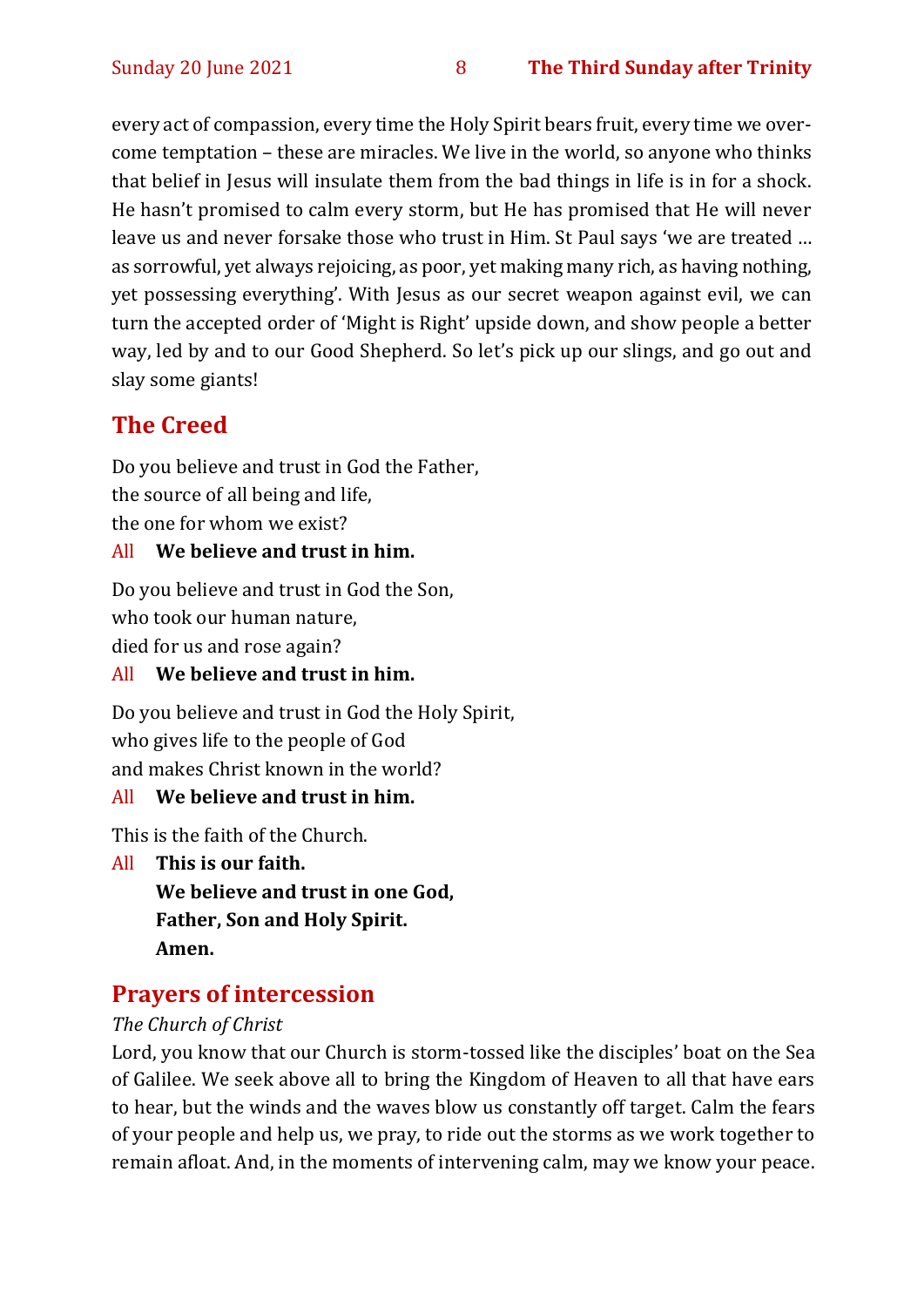Lord, give heed to our pleas when we cry unto you for help:

#### All **In your mercy, hear our prayer**

#### *Creation, human society, the Sovereign and those in authority*

Lord, you have promised to be a refuge for your people in time of trouble. Look with compassion, we pray, on all the peoples of the world who are so cruelly or incompetently governed that they can only flee, abandoning all that they have. The hope of the weary grows dim as they struggle beneath a pitiless sky to find a place of safety. Work in us the costly ways of peace, that in justice and with gentleness your will may be done throughout all the earth.

Lord, give heed to our pleas when we cry unto you for help:

#### All **In your mercy, hear our prayer**

#### *The local community*

Lord, help us in our daily tasks to play our part, remaining steadfast with our eyes fixed on the goal. Walking by faith and putting one foot in front of the other, lend us both courage and hope to rise above those things which frighten us, so that we may continue to carry out our daily tasks and care for those in our immediate surroundings, with new resolve every morning.

Lord, give heed to our pleas when we cry unto you for help:

#### All **In your mercy, hear our prayer**

#### *Those who suffer*

Lord, give us the grace to walk by faith, and through every storm of life to keep our gaze fixed on you. Watch over us, so that in the small hours of the morning when our hope is at its lowest ebb, you will remember our frailty and strengthen our sinews so that we may withstand the daunting waves of the open seas. Help us to keep watch with you and maintain our course in the direction you would have us sail, until dawn returns and the world resumes its familiar and comforting contours. Lord, give heed to our pleas when we cry unto you for help:

#### All **In your mercy, hear our prayer**

#### *The communion of saints*

Lord, we bring before you those who have departed this life in recent days … Bring us all at last to the quiet haven of our hearts' desire where, in the company of all the saints, you live and reign for ever and ever.

#### Merciful Father,

All **accept these prayers for the sake of your Son, our Saviour Jesus Christ. Amen.**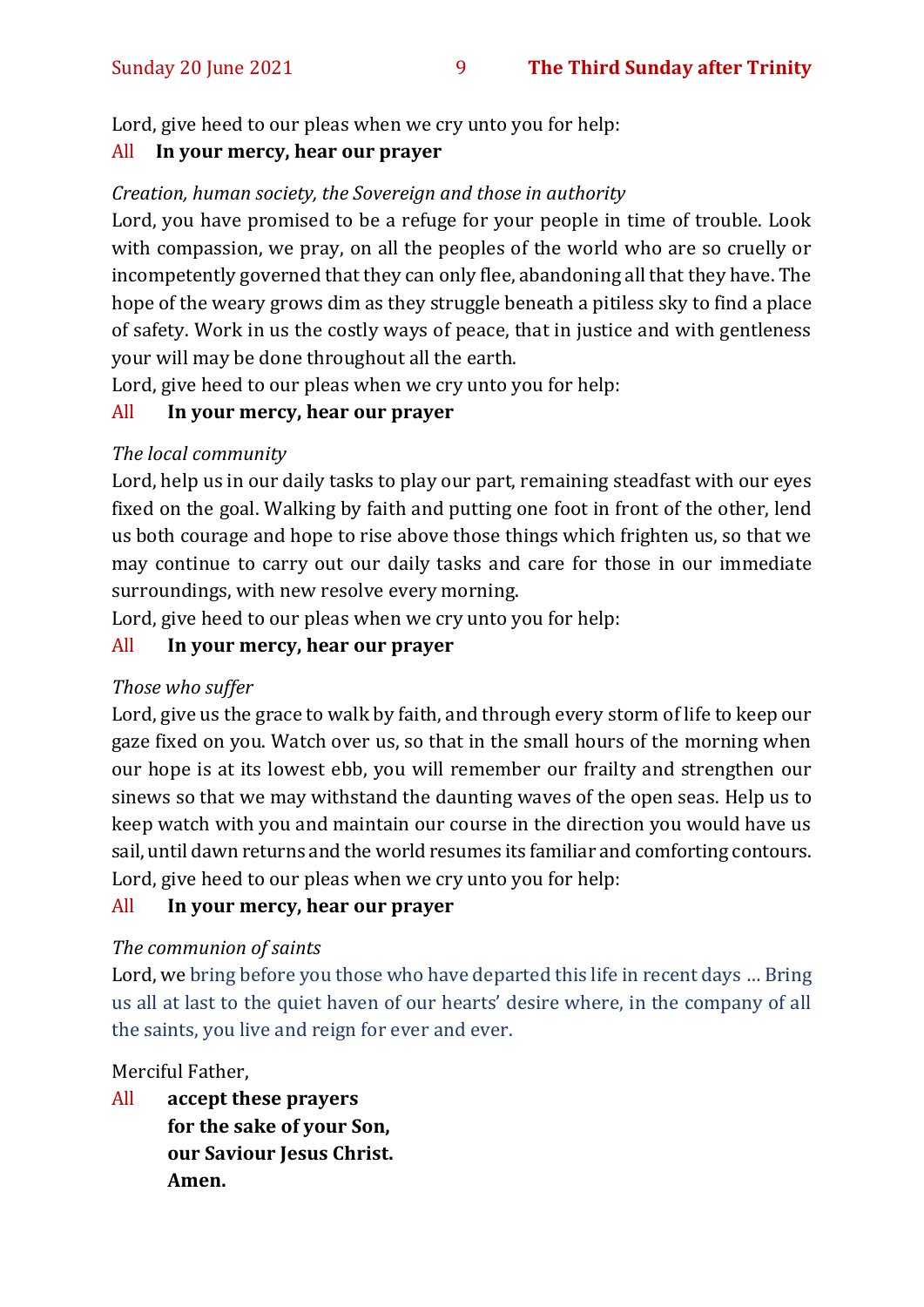#### **The peace**

Peace to you from God our heavenly Father. Peace from his Son Jesus Christ who is our peace. Peace from the Holy Spirit, the Life-giver

The peace of the Lord be always with you,

#### All **And also with you.**

#### HYMN 3 **[All creation worships you](https://www.youtube.com/watch?v=jE6GNhjS34A)** (please click on this link to hear the hymn)

The liturgy of the Communion Service appears below

## The Dismissal

The peace of God which passes all understanding, keep your hearts and minds in the knowledge and love of God, and of his Son Jesus Christ our Lord; and the blessing and the blessing of God almighty, the Father, the Son, and the Holy Spirit, be among you and remain with you always. and the blessing of God the Almighty: Father, Son, and Holy Spirit, be with you now and remain with you always. All **Amen.**

HYMN 4 **[All my hope on God is founded](https://www.youtube.com/watch?v=W3LCGh02Vew)** (click on this link to hear the hymn)

Go in peace to love and serve the Lord.

All **In the name of Christ. Amen.**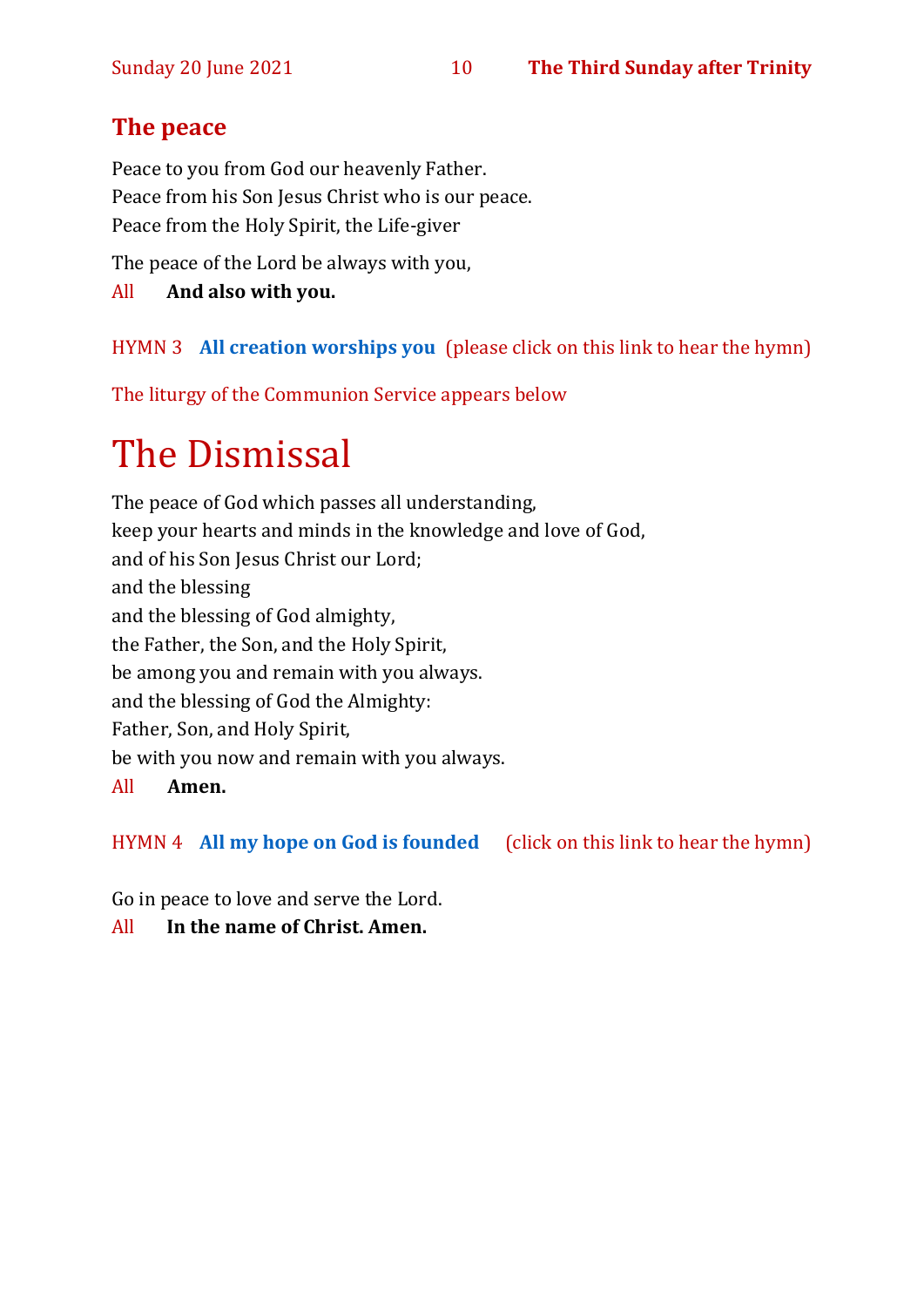## The Liturgy of the Sacrament

#### Eucharistic Prayer (prayer E)

The Lord be with you

#### All **and also with you.**

Lift up your hearts.

#### All **We lift them to the Lord.**

Let us give thanks to the Lord our God.

#### All **It is right to give thanks and praise.**

Father, you made the world and love your creation. You gave your Son Jesus Christ to be our Saviour. His dying and rising have set us free from sin and death. And so we gladly thank you, with saints and angels praising you, and saying,

All **Holy, holy, holy Lord, God of power and might, heaven and earth are full of your glory. Hosanna in the highest. Blessed is he who comes in the name of the Lord. Hosanna in the highest.**

We praise and bless you, loving Father, through Jesus Christ, our Lord; and as we obey his command, send your Holy Spirit, that broken bread and wine outpoured may be for us the body and blood of your dear Son.

On the night before he died he had supper with his friends and, taking bread, he praised you. He broke the bread, gave it to them and said: Take, eat; this is my body which is given for you; do this in remembrance of me.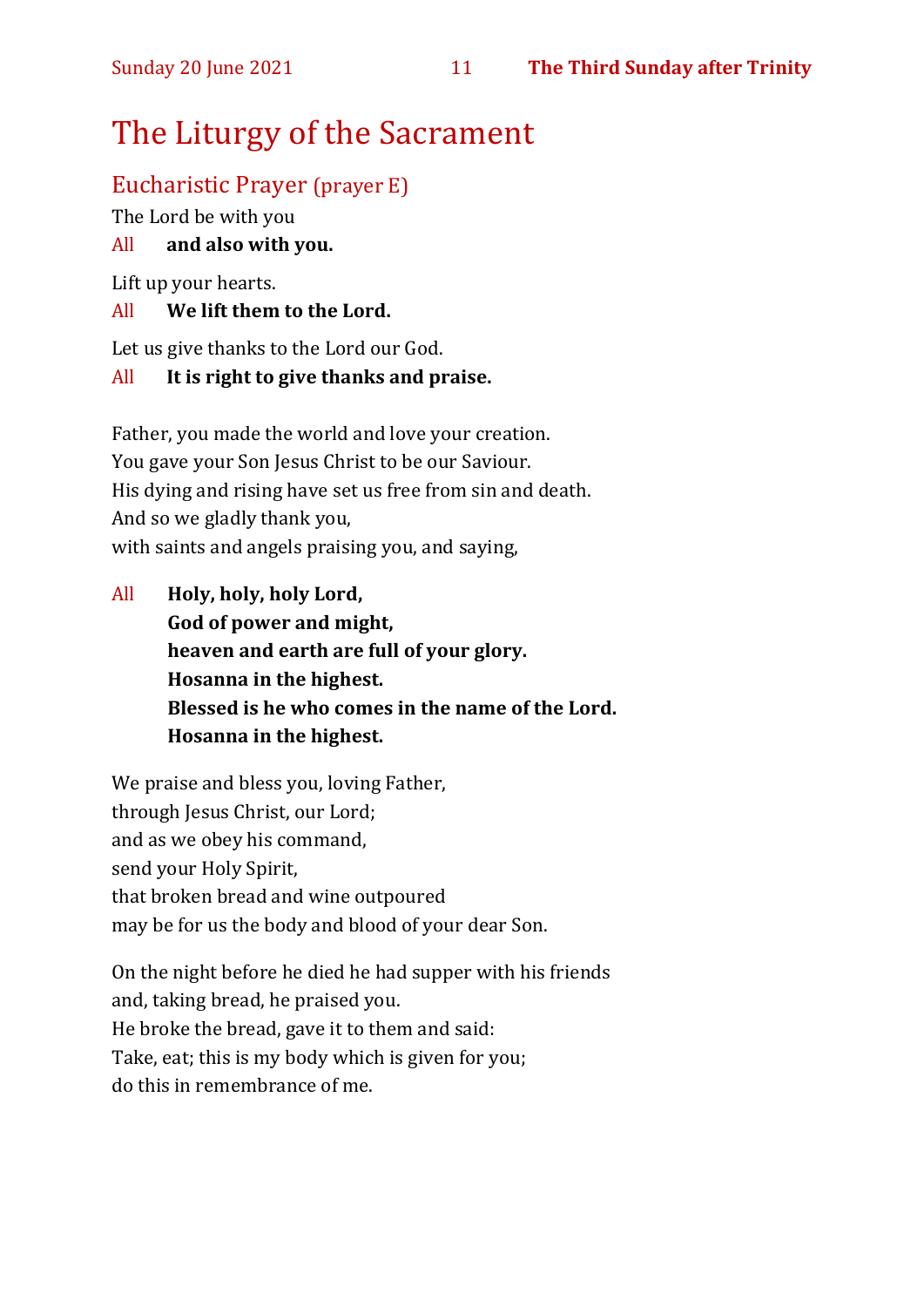When supper was ended he took the cup of wine. Again he praised you, gave it to them and said: Drink this, all of you; this is my blood of the new covenant, which is shed for you and for many for the forgiveness of sins. Do this, as often as you drink it, in remembrance of me.

So, Father, we remember all that Jesus did, in him we plead with confidence his sacrifice made once for all upon the cross.

Bringing before you the bread of life and cup of salvation, we proclaim his death and resurrection until he comes in glory.

Great is the mystery of faith:

All **Christ has died. Christ is risen. Christ will come again.**

Lord of all life,

help us to work together for that day when your kingdom comes

and justice and mercy will be seen in all the earth.

Look with favour on your people, gather us in your loving arms and bring us with all the saints to feast at your table in heaven.

Through Christ, and with Christ, and in Christ, in the unity of the Holy Spirit, all honour and glory are yours, O loving Father, for ever and ever.

All **Amen.**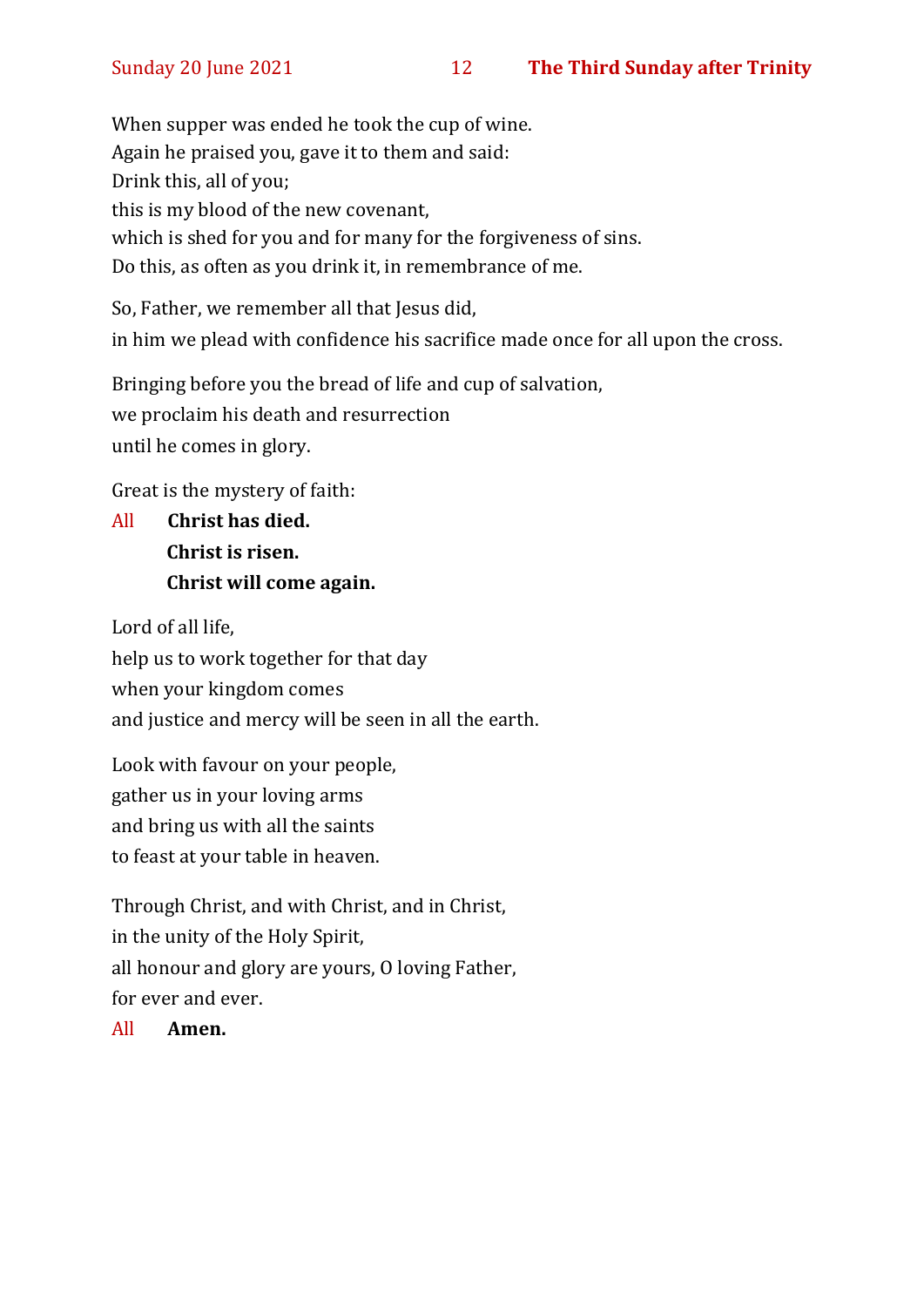#### The Lord's Prayer

As our Saviour taught us, so we pray

All **Our Father in heaven, hallowed be your name, your kingdom come, your will be done, on earth as in heaven. Give us today our daily bread. Forgive us our sins as we forgive those who sin against us. Lead us not into temptation but deliver us from evil. For the kingdom, the power,** 

**and the glory are yours now and for ever. Amen.**

#### Breaking of the Bread

We break this bread to share in the body of Christ.

- All **Though we are many, we are one body, because we all share in one bread.**
- All **Lamb of God,**

**you take away the sin of the world, have mercy on us.**

**Lamb of God, you take away the sin of the world, have mercy on us.**

**Lamb of God, you take away the sin of the world, grant us peace.**

Draw near with faith. Receive the body of our Lord Jesus Christ which he gave for you, and his blood which he shed for you. Eat and drink in remembrance that he died for you, and feed on him in your hearts by faith with thanksgiving.